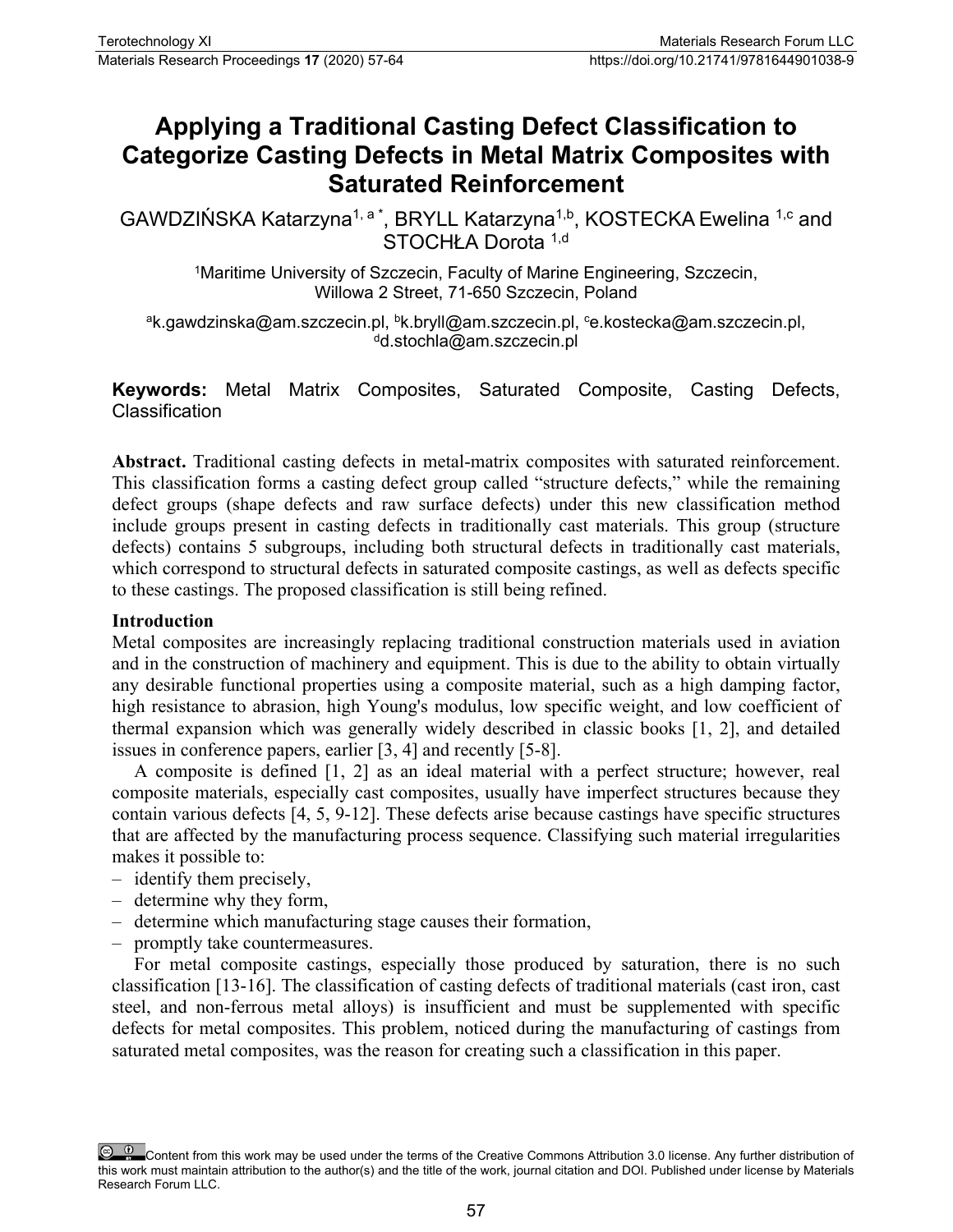## **Findings and discussion**

All metal castings have defects of various types and origins. We define a casting defect as a deviation in a material's structure and mechanical or physicochemical properties from its specifications [16]. Defects can be identified based on their features, which in turn leads to the creation of a *casting defect classification*. This classification is useful for:

- 1) transferring information in research work, during an educational process, or in a manufacturing process;
- 2) eliminating defective castings from further stages of a manufacturing process;
- 3) intervention aimed at removing the causes of defects from the manufacturing process.

As for the second case, the classification criteria of casting defects can be divided into three casting groups [14-19]:

- a) good castings (without defects) or with acceptable defects,
- b) castings with repairable defects,
- c) castings with disqualifying defects.

#### • **Casting defect classification systems**

For castings made from traditional materials, there are standards, atlases or catalogues of defects [2, 14-21], which:

- enable unambiguous identification of defects;
- provide methods to detect them;
- determine why they form;
- suggest technological measures to prevent their formation.

Classification diagrams for casting defects are shown in Figure 1.



*Figure 1. Classification diagrams for casting defects in classic materials [17-21] a – according to Polish standards; b – according to French standards; c – according to English and German systems.*

In Poland, a division described in [18-19] is used, with two distinguished levels (Figure 1a). At the upper level, 4 defect groups are identified; at the lower level, each group is assigned defects with specific features that are given names which help unambiguously identify them. In the French foundry industry, a multi-stage structure is used [17, 20-21] whose first level contains 7 groups:

- outward growth of a metal;
- external and internal bubbles;
- discontinuities in a casting;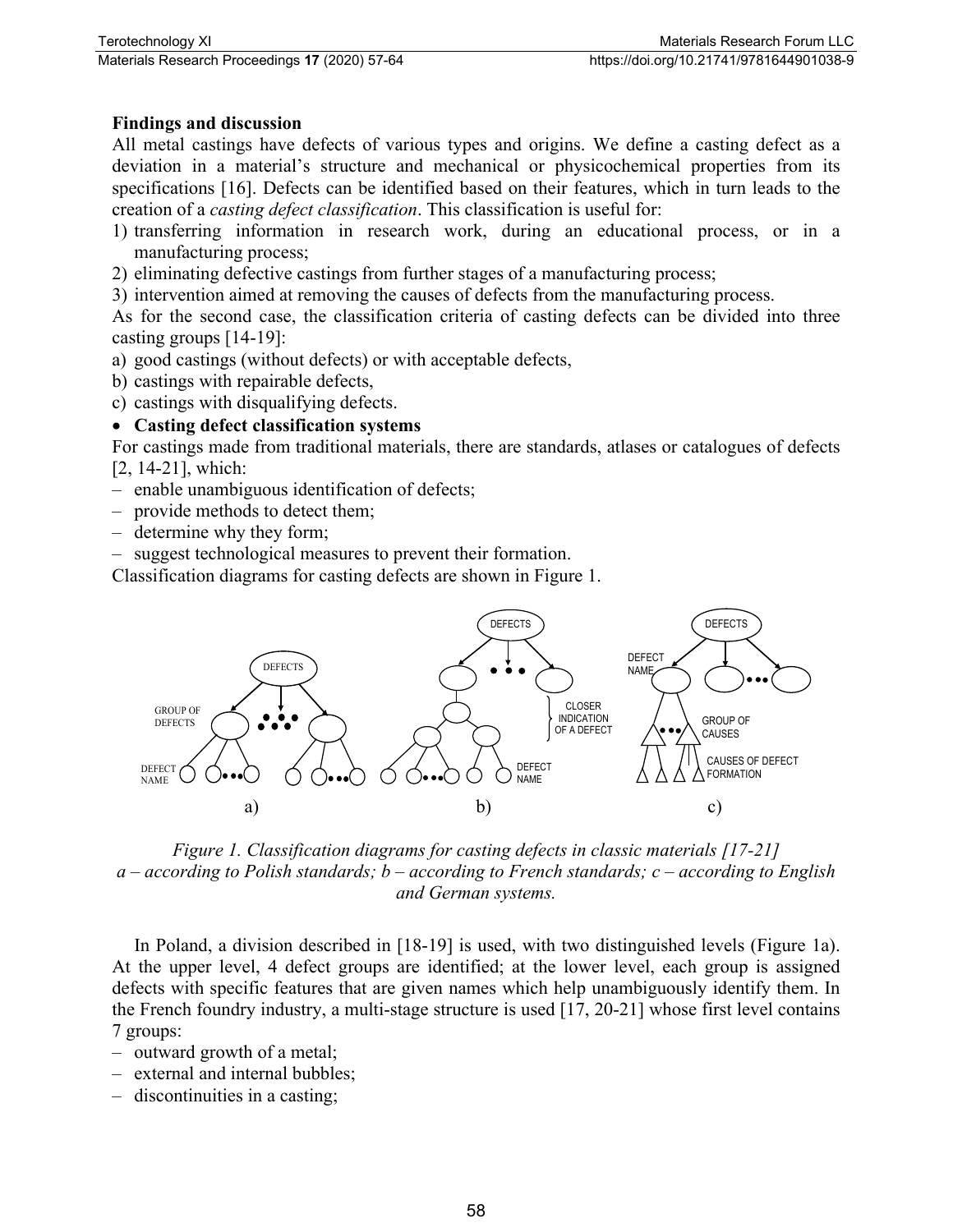- surface defects;
- incompleteness of a product;
- inaccurate dimensions or shape;
- structural inclusions or anomalies.

The lowest level also contains the names of individual defects; however, between this level and the definition of a defect group, there are two intermediate levels containing additional features of the group or subgroup (Figure 1b). In this way, each defect is assigned certain characteristics to make it easier to identify its causes and take preventive actions [17, 20-21].

In the English and German literature, defects are classified in a different manner [17, 20-21]. The principle of this classification is presented in Figure lc. Defects are given names here, and they are assigned to cause groups and particular causes of defect formation. This division would be very convenient for identification, but some causes were defined somewhat inaccurately. Since several defects may have a common cause, this division may not always be used objectively.

#### **Classification of casting defects according to Polish Standards**

Polish classification of defects in metal castings is one of the few classifications covered by governmental standards. As presented in the review in the previous section, this classification is the simplest because of its two-stage arrangement. It also clearly divides defects in castings made of different materials. The features, wide availability, and familiarity of this classification in Poland make it necessary to refer to this classification while attempting to create another. Thus, any further classifications will be based on the standard Polish defect classification, making it necessary to elaborate on the Polish classification system. According to the Polish standard [19] and national studies [2, 13, 18-19], this classification contains 4 groups of defects, presented in Figure 2.



*Figure 2. Defects in castings of traditional materials (e.g., cast steel, cast iron, non-ferrous alloys).*

The order of defect groups is consistent with the sequence of operations in a casting acceptance by a quality control department. Shape defects are observed first, followed by raw surface defects, and discontinuities. Internal defects are detected during non-destructive and destructive testing and machining of castings. Each of the four groups is assigned certain defects, which are then marked with "W", and the type of material in which they occur is indicated in Table 1. The Polish Standard (PN-85/H-83105) also indicates the causes of defect formation. In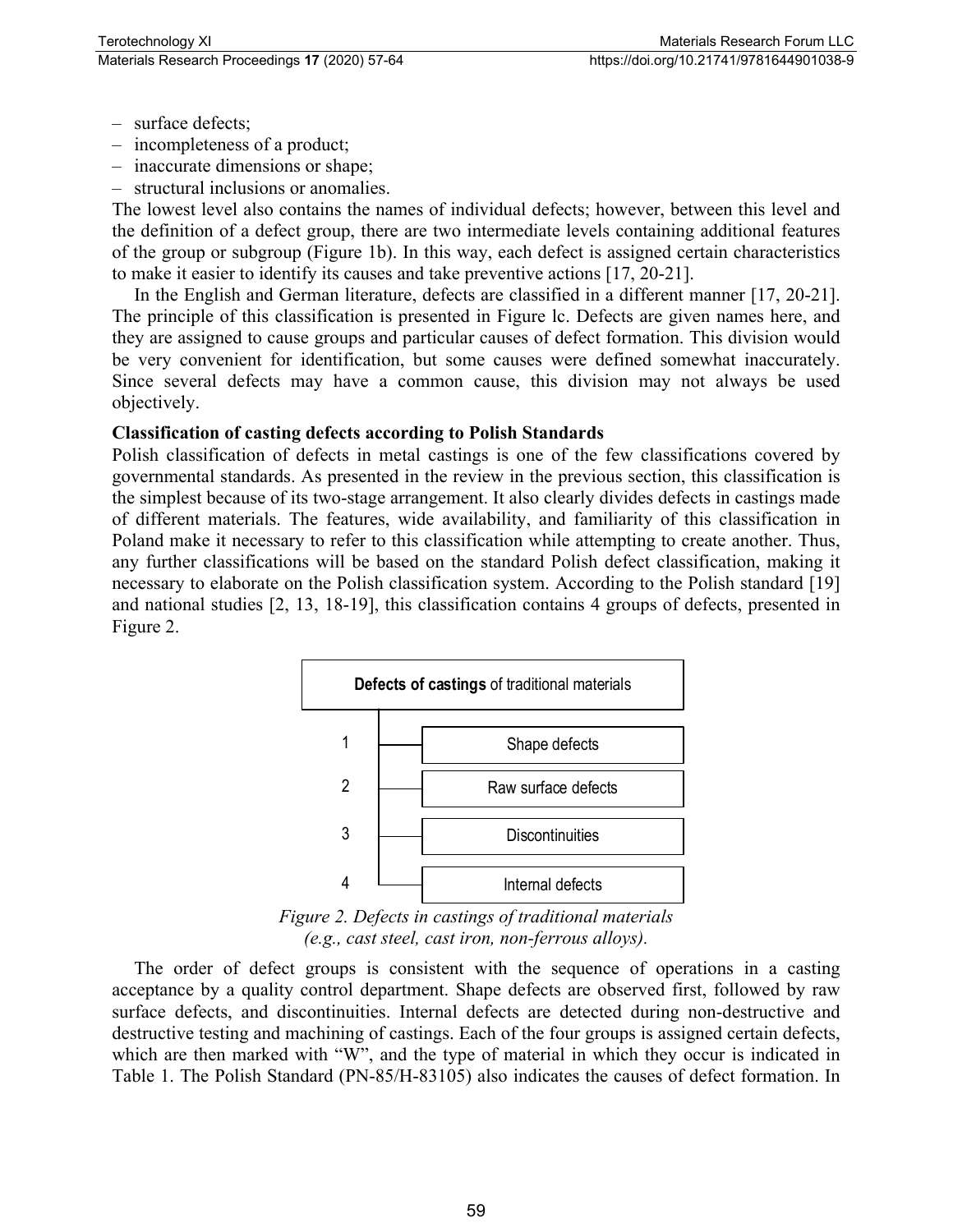other studies [2, 3, 5, 8-18, 22-27], which properly extend this standard, methods of detection, description, and repair of defects were also found.

| Defect name                        | <b>Marking</b> | Occurrence:                    |  |
|------------------------------------|----------------|--------------------------------|--|
| Group $1$ – Shape defects          |                |                                |  |
| Mechanical damage                  | W-101          | all alloys                     |  |
| Misrun                             | W-102          | all alloys                     |  |
| Knob                               | W-103          | all alloys                     |  |
| Flash                              | W-104          | all alloys                     |  |
| Mismatch (shift)                   | W-105          | all alloys                     |  |
| Swelling                           | W-106          | all alloys                     |  |
| Warping                            | W-107          | all alloys                     |  |
| Group $2 -$ Raw surface defects    |                |                                |  |
| Roughness                          | W-201          | all alloys                     |  |
| External bubble                    | W-202          | all alloys                     |  |
| Pitted skin                        | W-203          | cast steel                     |  |
| Pock-marking                       | W-204          | all alloys                     |  |
| Pinholes                           | W-205          | all alloys                     |  |
| Shrinkage depression               | W-206          | all alloys                     |  |
| Cold lap                           | W-207          | all alloys                     |  |
| Sand buckle                        | W-208          | all alloys                     |  |
| Rat tails                          | W-209          | all alloys                     |  |
| Sand holes                         | $W-210$        | all alloys                     |  |
| Crush                              | $W-211$        | all alloys                     |  |
| Contamination                      | $W-212$        | all alloys                     |  |
| Scale                              | $W-213$        | malleable cast-iron            |  |
| Galling                            | $W-214$        | non-ferrous metals             |  |
| Partial melting (during annealing) | $W-215$        | malleable cast-iron            |  |
| Elephant skin                      | W-216          | spheroidal graphite iron       |  |
| Sweat                              | W-217          | non-ferrous metals             |  |
| Flowers                            | $W-218$        | non-ferrous metals             |  |
| Metal penetration                  | W-219          | all alloys                     |  |
| Veins                              | W-220          | all alloys                     |  |
| Burning-on (of sand)               | $W-221$        | all alloys                     |  |
| Sand holes                         | W-222          | all alloys                     |  |
| Oxidation                          | W-223          | non-ferrous metals             |  |
| Peel                               | W-224          | malleable cast-iron            |  |
| Group $3 -$ Discontinuities        |                |                                |  |
| Hot cracks                         | W-301          | all alloys                     |  |
| Cold cracks                        | W-302          | all alloys                     |  |
| Shrinkagcrack                      | W-303          | all alloys                     |  |
| Annealing cracks                   | W-304          | malleable cast-iron            |  |
| Transgranular cracks               | W-305          | cast steel, non-ferrous metals |  |

*Table 1 Classification of defects in castings of traditional materials [19]*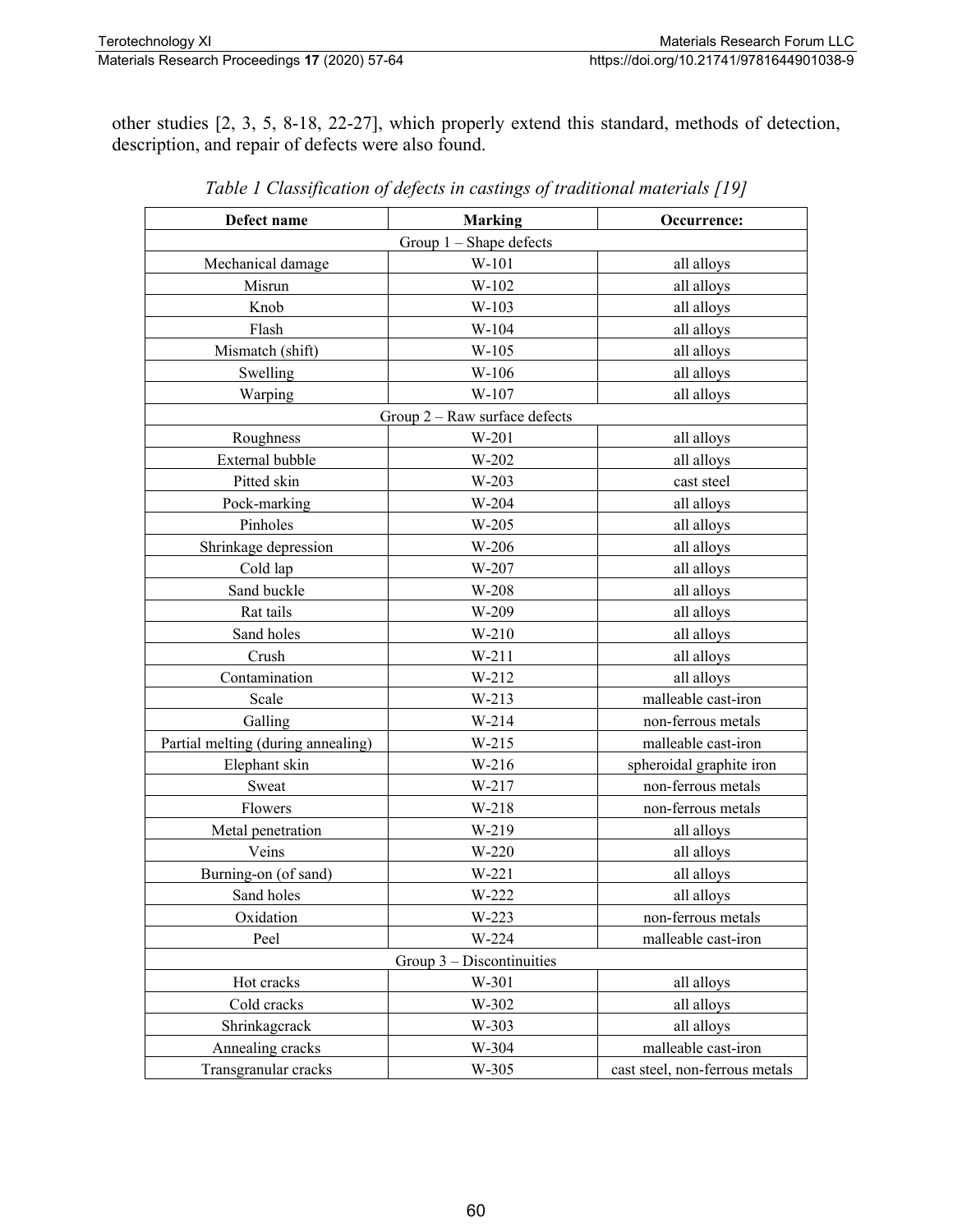| Group 4 – Internal defects |         |                     |
|----------------------------|---------|---------------------|
| Gas bubble                 | $W-401$ | all alloys          |
| Porosity                   | W-402   | all alloys          |
| Shrinkage cavity           | W-403   | all alloys          |
| Microporosity              | W-404   | all alloys          |
| Slag inclusion             | W-405   | all alloys          |
| Sand drops                 | W-406   | all alloys          |
| Cold shots                 | W-407   | all alloys          |
| Foreign metal              | W-408   | all alloys          |
| Segregation                | W-409   | non-ferrous metals  |
| Coarse-grained structure   | W-410   | non-ferrous metals  |
| Hard spots                 | W-411   | cast iron           |
| Gray spots                 | W-412   | malleable cast-iron |
| White fracture             | W-413   | malleable cast-iron |
| Bright fracture            | W-414   | malleable cast-iron |
| Bright border              | W-415   | malleable cast-iron |
| Heterogeneity              | W-416   | all alloys          |

#### **Summary**

The literature concerning defects in metal matrix saturated composite castings is scarce, and a description of the quality of such castings requires unambiguous defect classification. In the technical literature, there is no such classification – only attempts – to which the authors have contributed [10, 28-29]. In publications on composite castings, these irregularities (defects) are often defined imprecisely [1, 5, 17, 22], and the descriptions often include several similar defects occurring at different stages of the manufacturing process, possibly due to various noninterrelated reasons. The only common feature of these defects is often their shape, size, form, etc.

The first two groups of defects and part of the third and fourth groups in castings made of conventional materials (Fig.2 and Table 1) and in composite castings, including saturated composites, are consistent with the previously presented defect identification methods. Metal saturated composite castings have a characteristic structure that results from the presence of reinforcement, most often fibres, located in the metal matrix and permanently connected with it.

The matrix and reinforcement can contact in locations where defects not present in conventional castings may appear. Some can be classified as a lack of continuity, e.g., a discontinuity at phase boundaries, while others are classified as internal defects, e.g., pores or defects in the matrix structure. Other defects are not found in traditional classifications and mainly include reinforcement and matrix defects or a combination of these components; however, they may also include pores if the matrix incompletely saturates the reinforcement. Hence, there is a need to develop a classification for specific defects of metal matrix composite castings with saturated reinforcement. Therefore, it was decided to develop a defect classification system which was an intermediate system between the Polish and French systems (Figure 1), dividing defects into groups, while shape defects and raw surface defects would correspond to the Polish classification. Due to the specific structures of composites, continuity defects, internal defects, and defect characteristics for saturated composites fell under a single group, which was divided into subgroups. However, making this division requires a detailed analysis of the manufacturing process of saturated metal composite castings, which should be performed concerning a possible defect formation during various stages of this process. "Structure defects"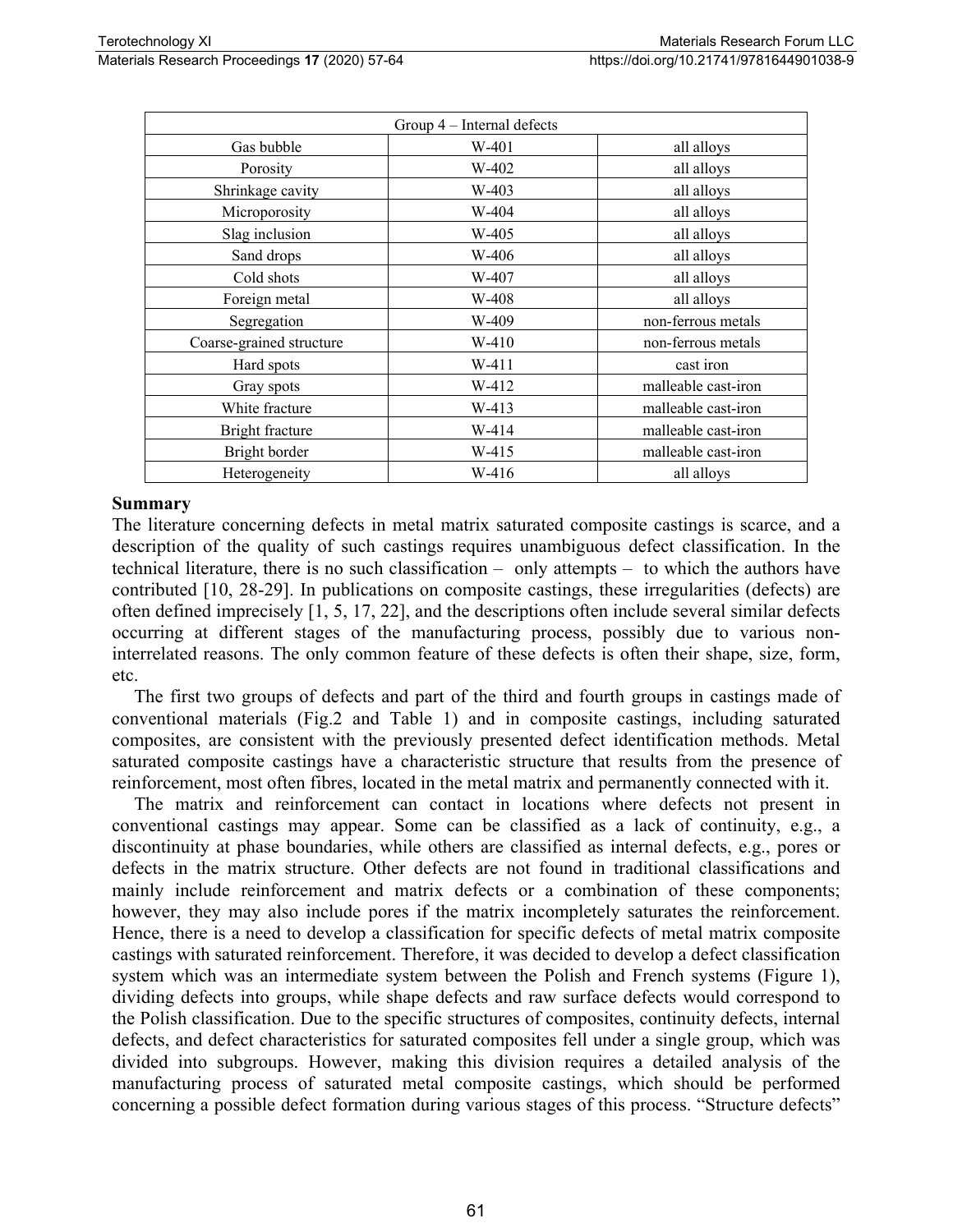would be the best-suited name for that group. The general structure of this classification is shown in Fig. 3.

The proposed classification, including both ontology and taxonomy, may be interesting not only in the material [30] area, but also in the mechanical [31-33] and technological [34, 35] area.



*Fig. 3. Proposed classification of defects in saturated metal composite castings.*

# **References**

[1] T.W.Clune, P.J. Withers, An Introduction of Metal-Matrix Composites, Cambridge University Press 1993. https://doi.org/10.1017/CBO9780511623080

[2] J. Sobczak , Metalowe materiały kompozytowe, Instytut Odlewnictwa 1996.

[3] Z. Ignaszak, P. Popielarski, Sensitivity Tests of Simulation Models Used in Chosen Calculation Codes on Uncertainty of Thermo-Mechanical Parameters during Virtual Mechanical Stress Estimation for Ferrous Alloy Castings, Defect and Diffusion Forum 312-315 (2011) 758- 763. https://doi.org/10.4028/www.scientific.net/DDF.312-315.758

[4] B. Anasori, E. Caspi, and M. Barsoum, Fabrication and Mechanical Properties of Pressureless Melt Infiltrated Magnesium Alloy Composites Reinforced with TiC and Ti2AlC Particles, Mater. Sci. Eng. 618 (2014) 511-522. https://doi.org/10.1016/j.msea.2014.09.039

[5] K. Gawdzińska, D. Nagolska, P. Szymański, Determination of duration and sequence of vacuum pressure saturation in infiltrated MMC castings, Arch. Foundry Eng. 18 (2018) 23-28

[6] M. Wiciak, T. Chwalczuk, A. Felusiak, Experimental investigation and performance analysis of ceramic inserts in laser assisted turning of Waspaloy, MATEC Web of Conf. 237 (2018) art. 01003. https://doi.org/10.1051/matecconf/201823701003

[7] T. Chwalczuk, M. Wiciak, A. Felusiak, P. Kieruj, An Investigation of Tool Performance in Interrupted Turning of Inconel 718, MATEC Web of Conf. 237 (2018) art. 02008. https://doi.org/10.1051/matecconf/201823702008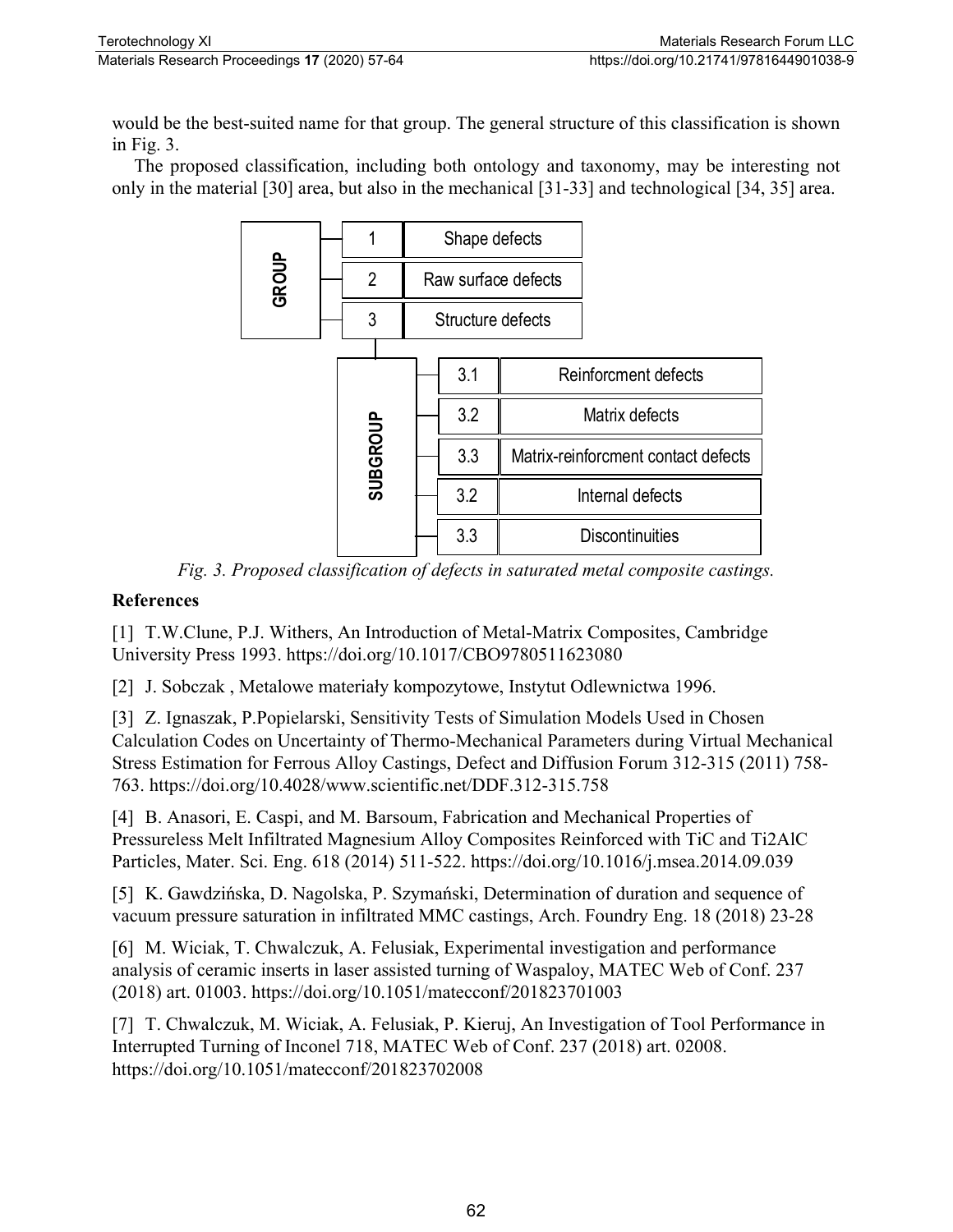[8] Hajkowski J., Popielarski P., Sika R. (2018) Prediction of HPDC casting roperties made of AlSi9Cu3 alloy. In: Hamrol A., Ciszak O., Legutko S., Jurczyk M. (eds) Advances in Manufacturing. Lecture Notes in Mechanical Engineering. Springer, Cham. https://doi.org/10.1007/978-3-319-68619-6\_59

[9] D. Przestacki, T. Chwalczuk, The analysis of surface topography during turning of Waspaloy with the application of response surface method, MATEC Web of Conf. 136 (2017) art. 02006. https://doi.org/10.1051/matecconf/201713602006

[10]K. Gawdzińska, L.Chybowski, W. Przetakiewicz, Study of Thermal Properties of Cast Metal-Ceramic Composite Foams. Arch. Foundry Eng. 17 (2017) 47-50. https://doi.org/10.1515/afe-2017-0129

[11]A. Felusiak, T. Chwalczuk, M. Wiciak, Surface Roughness Characterization of Inconel 718 after Laser Assisted Turning, MATEC Web of Conf. 237 (2018) art. 01004. https://doi.org/10.1051/matecconf/201823701004

[12]Z. Ignaszak, P. Popielarski, J. Hajkowski, Sensitivity of Models Applied in Selected Simulation Systems with Respect to Database Quality for Resolving of Casting Problems, Defect and Diffusion Forum 336 (2013) 135-146. https://doi.org/10.4028/www.scientific.net/DDF.336.135

[13]P. Twardowski, M. Wiciak-Pikuła, Prediction of Tool Wear Using Artificial Neural Networks during Turning of Hardened Steel, Materials 12 (2019), art. 3091. https://doi.org/10.3390/ma12193091

[14]P.Szymański, M. Borowiak, Evaluation of castings surface quality made in 3D printed sand moulds using 3DP technology, Lecture Notes in Mechanical Engineering, Advances in Manufacturing II, Vol. 4 - Mechanical Engineering, pp 201-212. https://doi.org/10.1007/978-3- 030-16943-5\_18

[15]A. Alagarsamy. Defect Analysis Procedure and Case History. Ductile Iron News 2004.

[16] American Foundry Society.(2015). Analysis of Casting Defects. American Foundry Society, pp. 117-120.

[17]S. Kluska-Nawarecka, Metody komputerowe wspomagania diagnostyki wad odlewów, Instytut Odlewnictwa, Kraków 1999.

[18]Z. Falęcki, Analiza wad odlewów, Wyd. AGH, Kraków 1997.

[19]Polska norma PN-85/H-83105. Odlewy. Podział i terminologia wad.

[20]International Atlas of Casting Perfect, Internat. Comit. of Found Tech. Associat. American Foundrymen's Society 1986.

[21]International atlas of foundry defects. International Committee of Foundry Technical Associations. Committee of Metallurgy and Foundry Properties. English Edition 1974.

[22]T. Chwalczuk, D. Przestacki, P. Szablewski, A. Felusiak, Microstructure characterisation of Inconel 718 after laser assisted turning, MATEC Web of Conf. 188 (2018) art. 02004. https://doi.org/10.1051/matecconf/201818802004